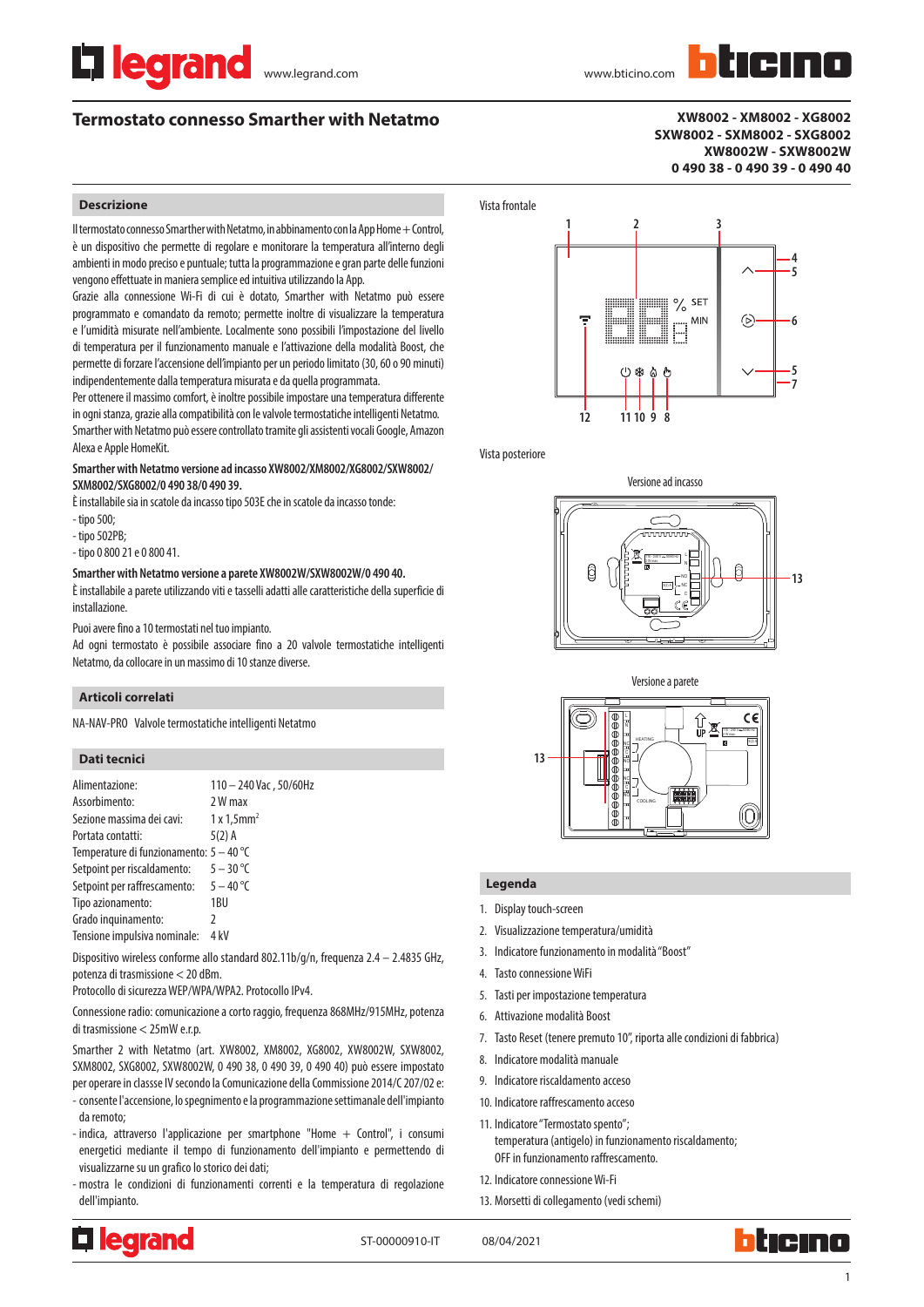

## **Configurazione**

Per la configurazione ed installazione del dispositivo e qualsiasi altra informazione fare riferimento alla documentazione scaricabile dal sito.



Per scaricare l'applicazione da Apple Store o Google Play cercare "Home + Control".



ANDROID: Richiede Android 5.0 e successivo con accesso a Google Play. iOS: Richiede un iPhone, iPad, o iPod touch con iOS 12.0 o successivo.

#### **LICENZE SOFTWARE DI TERZE PARTI**

## **FreeRTOS**

Version 7.0.1

Copyright (c) 2010-2012 Real Time Engineers Ltd. www.freeRTOS.org By using FreeRTOS, Netatmo offers to provide the FreeRTOS source code (including any modifications we may have made) should you request it.

## **Apple WAC POSIX Server**

Package: WACServer Version: WAC\_POSIX\_Server\_1.22

Disclaimer: IMPORTANT: This Apple software is supplied to you, by Apple Inc. ("Apple"), in your capacity as a current, and in good standing, Licensee in the MFi Licensing Program. Use of this Apple software is governed by and subject to the terms and conditions of your MFi License, including, but not limited to, the restrictions specified in the provision entitled "Public Software", and is further subject to your agreement to the following additional terms, and your agreement that the use, installation, modification or redistribution of this Apple software constitutes acceptance of these additional terms. If you do not agree with these additional terms, please do not use, install, modify or redistribute this Apple software.

Subject to all of these terms and in consideration of your agreement to abide by them, Apple grants you, for as long as you are a current and in good-standing MFi Licensee, a personal, nonexclusive license, under Apple's copyrights in this original Apple software (the "Apple Software"), to use, reproduce, and modify the Apple Software in source form, and to use, reproduce, modify, and redistribute the Apple Software, with or without modifications, in binary form. While you may not redistribute the Apple Software in source form, should you redistribute the Apple Software



ST-00000910-IT 08/04/2021



in binary form, you must retain this notice and the following text and disclaimers in all such redistributions of the Apple Software. Neither the name, trademarks, service marks, or logos of Apple Inc. may be used to endorse or promote products derived from the Apple Software without specific prior written permission from Apple. Except as expressly stated in this notice, no other rights or licenses, express or implied, are granted by Apple herein, including but not limited to any patent rights that may be infringed by your derivative works or by other works in which the Apple Software may be incorporated.

Unless you explicitly state otherwise, if you provide any ideas, suggestions, recommendations, bug fixes or enhancements to Apple in connection with this software ("Feedback"), you hereby grant to Apple a non-exclusive, fully paid-up, perpetual, irrevocable, worldwide license to make, use, reproduce, incorporate, modify, display, perform, sell, make or have made derivative works of, distribute (directly or indirectly) and sublicense, such Feedback in connection with Apple products and services. Providing this Feedback is voluntary, but if you do provide Feedback to Apple, you acknowledge and agree that Apple may exercise the license granted above without the payment of royalties or further consideration to Participant.

The Apple Software is provided by Apple on an "AS IS" basis. APPLE MAKES NO WARRANTIES,<br>EXPRESS OR IMPLIED, INCLUDING WITHOUT LIMITATION THE IMPLIED WARRANTIES OF NON-INFRINGEMENT, MERCHANTABILITY AND FITNESS FOR A PARTICULAR PURPOSE, REGARDING THE APPLE SOFTWARE OR ITS USE AND OPERATION ALONE OR IN COMBINATION WITH YOUR PRODUCTS.<br>IN NO EVENT SHALL APPLE BE LIABLE FOR ANY SPECIAL, INDIRECT, INCIDENTAL OR CONSEQUENTIAL DAMAGES (INCLUDING, BUT NOT LIMITED TO, PROCUREMENT OF SUBSTITUTE GOODS OR SERVICES; LOSS OF USE, DATA, OR PROFITS; OR BUSINESS INTERRUPTION) ARISING IN ANY WAY OUT OF THE USE, REPRODUCTION, MODIFICATION AND/OR DISTRIBUTION OF THE APPLE SOFTWARE, HOWEVER CAUSED AND WHETHER UNDER THEORY OF CONTRACT, TORT (INCLUDING NEGLIGENCE), STRICT LIABILITY OR OTHERWISE, EVEN IF APPLE HAS BEEN ADVISED OF THE POSSIBILITY OF SUCH DAMAGE. Copyright (C) 2013 Apple Inc. All Rights Reserved.

#### **Apple mDNSResponder** Version 765.20.4

Copyright (c) 2002-2004 Apple Computer, Inc. All rights reserved.

Licensed under the Apache License, Version 2.0 (the "License"); you may not use this file except in compliance with the License.

You may obtain a copy of the License at

http://www.apache.org/licenses/LICENSE-2.0 Unless required by applicable law or agreed to in writing, software distributed under the License is distributed on an "AS IS" BASIS, WITHOUT WARRANTIES OR CONDITIONS OF ANY KIND, either express or implied.

See the License for the specific language governing permissions and limitations under the License.

# **LwIP**

Version 1.3.2, 1.4.1 Copyright (c) 2001, 2002 Swedish Institute of Computer Science.

All rights reserved.

Redistribution and use in source and binary forms, with or without modification, are permitted provided that the following conditions are met:

1. Redistributions of source code must retain the above copyright notice, this list of conditions and the following disclaimer.

2. Redistributions in binary form must reproduce the above copyright notice, this list of conditions and the following disclaimer in the documentation and/or other materials provided with the distribution.

3. The name of the author may not be used to endorse or promote products derived from this

software without specific prior written permission. THIS SOFTWARE IS PROVIDED BY THE AUTHOR ``AS IS'' AND ANY EXPRESS OR IMPLIED WARRANTIES, INCLUDING, BUT NOT LIMITED TO, THE IMPLIED WARRANTIES OF MERCHANTABILITY AND FITNESS FOR A PARTICULAR PURPOSE ARE DISCLAIMED. IN NO EVENT SHALL THE AUTHOR BE LIABLE FOR ANY DIRECT, INDIRECT, INCIDENTAL, SPECIAL, EXEMPLARY, OR CONSEQUENTIAL DAMAGES (INCLUDING, BUT NOT LIMITED TO, PROCUREMENT OF SUBSTITUTE GOODS OR SERVICES; LOSS OF USE, DATA, OR PROFITS; OR BUSINESS INTERRUPTION) HOWEVER CAUSED AND ON ANY THEORY OF LIABILITY, WHETHER IN CONTRACT, STRICT LIABILITY, OR TORT (INCLUDING NEGLIGENCE OR OTHERWISE) ARISING IN ANY WAY OUT OF THE USE OF THIS SOFTWARE, EVEN IF ADVISED OF THE POSSIBILITY OF SUCH DAMAGE.

This file is part of the lwIP TCP/IP stack. Author: Adam Dunkels <adam@sics.se>

# **STM32 Standard Peripheral Library**

Copyright STMicroelectronics International N.V.. All rights reserved.

Redistribution and use in source and binary forms, with or without modification, are permitted, provided that the following conditions are met:

1. Redistribution of source code must retain the above copyright notice, this list of conditions and

the following disclaimer. 2. Redistributions in binary form must reproduce the above copyright notice, this list of conditions and the following disclaimer in the documentation and/or other materials provided with the distribution.

3. Neither the name of STMicroelectronics nor the names of other contributors to this software may be used to endorse or promote products derived from this software without specific written permission.

4. This software, including modifications and/or derivative works of this software, must execute solely and exclusively on microcontroller or microprocessor devices manufactured by or for STMicroelectronics.

5. Redistribution and use of this software other than as permitted under this license is void and will

automatically terminate your rights under this license. THIS SOFTWARE IS PROVIDED BY STMICROELECTRONICS AND CONTRIBUTORS "AS IS" AND ANY EXPRESS, IMPLIED OR STATUTORY WARRANTIES, INCLUDING, BUT NOT LIMITED TO, THE IMPLIED WARRANTIES OF MERCHANTABILITY, FITNESS FOR A PARTICULAR PURPOSE AND NON-INFRINGEMENT OF THIRD PARTY INTELLECTUAL PROPERTY RIGHTS ARE DISCLAIMED TO THE FULLEST EXTENT PERMITTED BY LAW. IN NO EVENT SHALL STMICROELECTRONICS OR CONTRIBUTORS BE LIABLE FOR ANY DIRECT, INDIRECT, INCIDENTAL, SPECIAL, EXEMPLARY, OR CONSEQUENTIAL DAMAGES (INCLUDING, BUT NOT LIMITED TO, PROCUREMENT OF SUBSTITUTE GOODS OR SERVICES; LOSS OF USE, DATA, OR PROFITS; OR BUSINESS INTERRUPTION) HOWEVER CAUSED AND ON ANY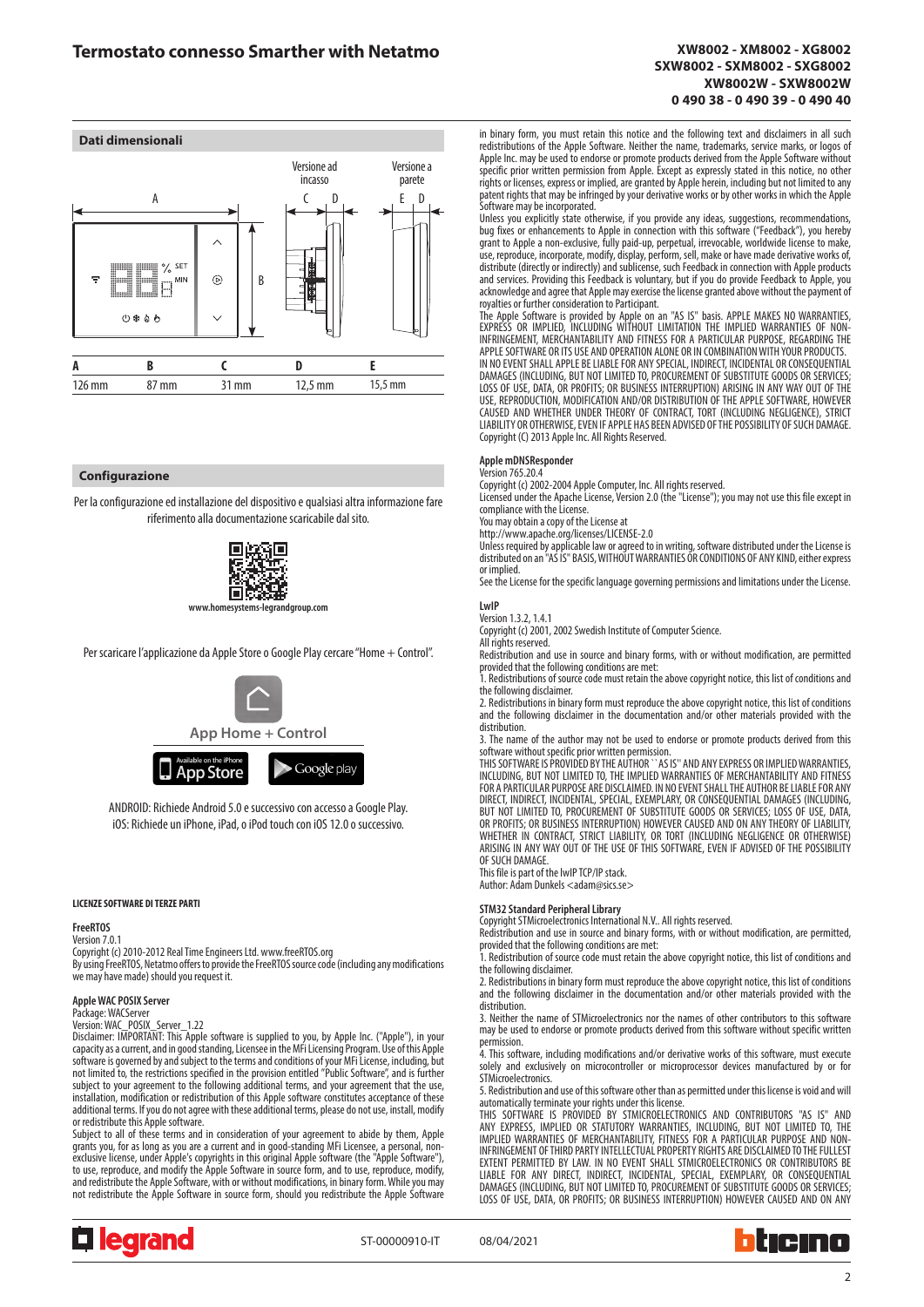THEORY OF LIABILITY, WHETHER IN CONTRACT, STRICT LIABILITY, OR TORT (INCLUDING NEGLIGENCE OR OTHERWISE) ARISING IN ANY WAY OUT OF THE USE OF THIS SOFTWARE, EVEN IF ADVISED OF THE POSSIBILITY OF SUCH DAMAGE.

#### **CSRP**

Copyright (c) 2010 Tom Cocagne. All rights reserved. https://github.com/cocagne/csrp

The MIT License (MIT)

Copyright (c) 2013 Tom Cocagne

Permission is hereby granted, free of charge, to any person obtaining a copy of this software and associated documentation files (the "Software"), to deal in the Software without restriction, including without limitation the rights to use, copy, modify, merge, publish, distribute, sublicense, and/or sell copies of the Software, and to permit persons to whom the Software is furnished to do so, subject to the following conditions:

The above copyright notice and this permission notice shall be included in all copies or substantial

portions of the Software.<br>THE SOFTWARE IS PROVIDED "AS IS", WITHOUT WARRANTY OF ANY KIND, EXPRESS OR IMPLIED,<br>INCLUDING BUT NOT LIMITED TO THE WARRANTIES OF MERCHANTABILITY, FITNESS FOR A PARTICULAR PURPOSE AND NONINFRINGEMENT. IN NO EVENT SHALL THE AUTHORS OR COPYRIGHT HOLDERS BE LIABLE FOR ANY CLAIM, DAMAGES OR OTHER LIABILITY, WHETHER IN AN ACTION OF CONTRACT, TORT OR OTHERWISE, ARISING FROM, OUT OF OR IN CONNECTION WITH THE SOFTWARE OR THE USE OR OTHER DEALINGS IN THE SOFTWARE.

#### **SRP**

Copyright (c) 1997-1999 The Stanford SRP Authentication Project

All Rights Reserved.

Permission is hereby granted, free of charge, to any person obtaining a copy of this software and associated documentation files (the "Software"), to deal in the Software without restriction, including without limitation the rights to use, copy, modify, merge, publish, distribute, sublicense, and/or sell copies of the Software, and to permit persons to whom the Software is furnished to do so, subject to the following conditions:

The above copyright notice and this permission notice shall be included in all copies or substantial portions of the Software

THE SOFTWARE IS PROVIDED "AS-IS" AND WITHOUT WARRANTY OF ANY KIND, EXPRESS, IMPLIED OR OTHERWISE, INCLUDING WITHOUT LIMITATION, ANY WARRANTY OF MERCHANTABILITY OR FITNESS FOR A PARTICULAR PURPOSE

IN NO EVENT SHALL STANFORD BE LIABLE FOR ANY SPECIAL, INCIDENTAL, INDIRECT OR CONSEQUENTIAL DAMAGES OF ANY KIND, OR ANY DAMAGES WHATSOEVER RESULTING FROM LOSS<br>OF USE, DATA OR PROFITS, WHETHER OR NOT ADVISED OF THE POSSIBILITY OF DAMAGE, AND ON<br>ANY THEORY OF LIABILITY, ARISING OUT OF OR IN CONNECTION OF THIS SOFTWARE.

In addition, the following conditions apply:<br>1. Any software that incorporates the SRP authentication technology must display the following<br>acknowlegment: "This product uses the 'Secure Remote Password' cryptographic authe system developed by Tom Wu (tjw@CS.Stanford.EDU)."

2. Any software that incorporates all or part of the SRP distribution itself must also display the following acknowledgment: "This product includes software developed by Tom Wu and Eugene<br>Jhong for the SRP Distribution (http://srp.stanford.edu/srp/)."<br>3. Redistributions in source or binary form must retain an intact cop

list of conditions.

### **LwBT**

Version 0.1

Copyright (c) 2003 EISLAB, Lulea University of Technology.

All rights reserved. Redistribution and use in source and binary forms, with or without modification, are permitted provided that the following conditions are met:

1. Redistributions of source code must retain the above copyright notice, this list of conditions and the following disclaimer.

2. Redistributions in binary form must reproduce the above copyright notice, this list of conditions and the following disclaimer in the documentation and/or other materials provided with the distribution.

3. The name of the author may not be used to endorse or promote products derived from this software without specific prior written permission.

THIS SOFTWARE IS PROVIDED BY THE AUTHOR``AS IS" AND ANY EXPRESS OR IMPLIED WARRANTIES,<br>INCLUDING, BUT NOT LIMITED TO, THE IMPLIED WARRANTIES OF MERCHANTABILITY AND FITNESS FOR A PARTICULAR PURPOSE ARE DISCLAIMED. IN NO EVENT SHALL THE AUTHOR BE LIABLE FOR ANY DIRECT, INDIRECT, INCIDENTAL, SPECIAL, EXEMPLARY, OR CONSEQUENTIAL DAMAGES (INCLUDING, BUT NOT LIMITED TO, PROCUREMENT OF SUBSTITUTE GOODS OR SERVICES; LOSS OF USE, DATA, OR PROFITS; OR BUSINESS INTERRUPTION) HOWEVER CAUSED AND ON ANY THEORY OF LIABILITY, WHETHER IN CONTRACT, STRICT LIABILITY, OR TORT (INCLUDING NEGLIGENCE OR OTHERWISE) ARISING IN ANY WAY OUT OF THE USE OF THIS SOFTWARE, EVEN IF ADVISED OF THE POSSIBILITY OF SUCH DAMAGE.

This file is part of the lwBT Bluetooth stack.

Author: Conny Ohult <conny@sm.luth.se>

#### **OpenSSL**

Copyright (C) 1995-1998 Eric Young (eay@cryptsoft.com)

### All rights reserved.

This package is an SSL implementation written by Eric Young (eay@cryptsoft.com). The implementation was written so as to conform with Netscapes SSL. This library is free for commercial and non-commercial use as long as the following conditions are

aheared to. The following conditions apply to all code found in this distribution, be it the RC4, RSA, lhash, DES, etc., code; not just the SSL code. The SSL documentation included with this distribution is covered by the same copyright terms except that the holder is Tim Hudson (tjh@cryptsoft.com). Copyright remains Eric Young's, and as such any Copyright notices in the code are not to be removed. If this package is used in a product, Eric Young should be given attribution as the author of the parts of the library used. This can be in the form of a textual message at program startup or in



documentation (online or textual) provided with the package.

Redistribution and use in source and binary forms, with or without modification, are permitted provided that the following conditions are met:

1. Redistributions of source code must retain the copyright notice, this list of conditions and the following disclaimer

2. Redistributions in binary form must reproduce the above copyright notice, this list of conditions and the following disclaimer in the documentation and/or other materials provided with the distribution.

3. All advertising materials mentioning features or use of this software must display the following acknowledgement: "This product includes cryptographic software written by Eric Young (eay@ cryptsoft.com)". The word 'cryptographic' can be left out if the rouines from the library being used are not cryptographic related :-).

4. If you include any Windows specific code (or a derivative thereof) from the apps directory (application code) you must include an acknowledgement: "This product includes software written by Tim Hudson (tjh@cryptsoft.com)"

THIS SOFTWARE IS PROVIDED BY ERIC YOUNG ``AS IS" AND ANY EXPRESS OR IMPLIED WARRANTIES,<br>INCLUDING, BUT NOT LIMITED TO, THE IMPLIED WARRANTIES OF MERCHANTABILITY AND FITNESS FOR A PARTICULAR PURPOSE ARE DISCLAIMED. IN NO EVENT SHALL THE AUTHOR OR CONTRIBUTORS BE LIABLE FOR ANY DIRECT, INDIRECT, INCIDENTAL, SPECIAL, EXEMPLARY, OR CONSEQUENTIAL<br>DAMAGES (INCLUDING, BUT NOT LIMITED TO, PROCUREMENT OF SUBSTITUTE GOODS OR SERVICES;<br>LOSS OF USE, DATA, OR PROFITS; OR BUSINESS INTERRUPT THEORY OF LIABILITY, WHETHER IN CONTRACT, STRICT LIABILITY, OR TORT (INCLUDING NEGLIGENCE OR OTHERWISE) ARISING IN ANY WAY OUT OF THE USE OF THIS SOFTWARE, EVEN IF ADVISED OF THE POSSIBILITY OF SUCH DAMAGE.

#### **AES Gladman**

Copyright (c) 1998-2010, Brian Gladman, Worcester, UK. All rights reserved.

The redistribution and use of this software (with or without changes) is allowed without the payment of fees or royalties provided that: - source code distributions include the above copyright notice, this list of conditions and the

following disclaimer;

- binary distributions include the above copyright notice, this list of conditions and the following disclaimer in their documentation.

This software is provided 'as is' with no explicit or implied warranties in respect of its operation, including, but not limited to, correctness and fitness for purpose.

## **Libsodium**

Copyright (c) 2013-2014

Frank Denis <j at pureftpd dot org> Permission to use, copy, modify, and distribute this software for any purpose with or without fee is hereby granted, provided that the above copyright notice and this permission notice appear in all copies.

THE SOFTWARE IS PROVIDED "AS IS" AND THE AUTHOR DISCLAIMS ALL WARRANTIES WITH REGARD TO THIS SOFTWARE INCLUDING ALL IMPLIED WARRANTIES OF MERCHANTABILITY AND FITNESS. IN NO EVENT SHALL THE AUTHOR BE LIABLE FOR ANY SPECIAL, DIRECT, INDIRECT, OR CONSEQUENTIAL DAMAGES OR ANY DAMAGES WHATSOEVER RESULTING FROM LOSS OF USE, DATA OR PROFITS, WHETHER IN AN ACTION OF CONTRACT, NEGLIGENCE OR OTHER TORTIOUS ACTION, ARISING OUT OF OR IN CONNECTION WITH THE USE OR PERFORMANCE OF THIS SOFTWARE.

## **Hmacsha512**

Copyright 2005,2007,2009 Colin Percival

All rights reserved. Redistribution and use in source and binary forms, with or without modification, are permitted provided that the following conditions are met:

1. Redistributions of source code must retain the above copyright notice, this list of conditions and the following disclaimer.

2. Redistributions in binary form must reproduce the above copyright notice, this list of conditions and the following disclaimer in the documentation and/or other materials provided with the distribution.

THIS SOFTWARE IS PROVIDED BY THE AUTHOR AND CONTRIBUTORS ``AS IS'' AND ANY EXPRESS<br>OR IMPLIED WARRANTIES, INCLUDING, BUT NOT LIMITED TO, THE IMPLIED WARRANTIES OF<br>MERCHANTABILITY AND FITNESS FOR A PARTICULAR PURPOSE ARE DI SHALL THE AUTHOR OR CONTRIBUTORS BE LIABLE FOR ANY DIRECT, INDIRECT, INCIDENTAL, SPECIAL, EXEMPLARY, OR CONSEQUENTIAL DAMAGES (INCLUDING, BUT NOT LIMITED TO, PROCUREMENT OF SUBSTITUTE GOODS OR SERVICES; LOSS OF USE, DATA, OR PROFITS; OR BUSINESS INTERRUPTION) HOWEVER CAUSED AND ON ANY THEORY OF LIABILITY, WHETHER IN CONTRACT, STRICT LIABILITY, OR TORT (INCLUDING NEGLIGENCE OR OTHERWISE) ARISING IN ANY WAY OUT OF THE USE OF THIS SOFTWARE, EVEN IF ADVISED OF THE POSSIBILITY OF SUCH DAMAGE.

## **ctype**

Character types Copyright (C) 2002 Michael Ringgaard. All rights reserved.

Redistribution and use in source and binary forms, with or without modification, are permitted provided that the following conditions are met:

1. Redistributions of source code must retain the above copyright notice, this list of conditions and the following disclaimer.

2. Redistributions in binary form must reproduce the above copyright notice, this list of conditions and the following disclaimer in the documentation and/or other materials provided with the distribution.

3. Neither the name of the project nor the names of its contributors may be used to endorse or<br>promote products derived from this software without specific prior written permission.<br>THIS SOFTWARE IS PROVIDED BY THE COPYRIG

EXPRESS OR IMPLIED WARRANTIES, INCLUDING, BUT NOT LIMITED TO, THE IMPLIED WARRANTIES OF MERCHANTABILITY AND FITNESS FOR A PARTICULAR PURPOSE ARE DISCLAIMED. IN NO EVENT SHALL THE COPYRIGHT OWNER OR CONTRIBUTORS BE LIABLE FOR ANY DIRECT, INDIRECT, INCIDENTAL, SPECIAL, EXEMPLARY, OR CONSEQUENTIAL DAMAGES (INCLUDING, BUT NOT LIMITED TO, PROCUREMENT OF SUBSTITUTE GOODS OR SERVICES; LOSS OF USE, DATA, OR PROFITS; OR BUSINESS INTERRUPTION) HOWEVER CAUSED AND ON ANY THEORY OF LIABILITY, WHETHER IN<br>CONTRACT, STRICT LIABILITY, OR TORT (INCLUDING NEGLIGENCE OR OTHERWISE) ARISING IN ANY

ST-00000910-IT 08/04/2021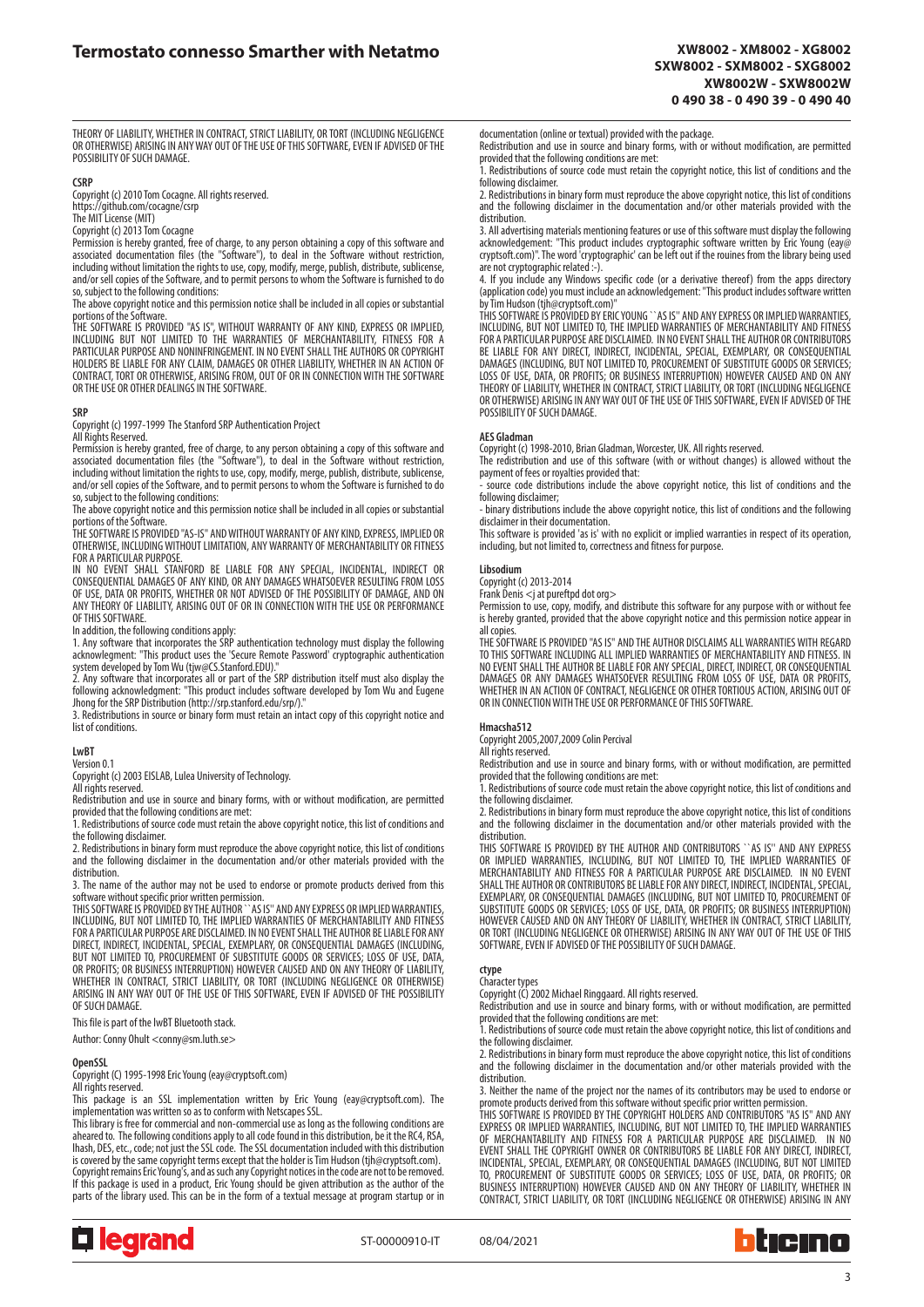WAY OUT OF THE USE OF THIS SOFTWARE, EVEN IF ADVISED OF THE POSSIBILITY OF SUCH DAMAGE.

#### **Bitfield-c**

Copyright (c) 2013 Ford Motor Company

All rights reserved. Redistribution and use in source and binary forms, with or without modification, are permitted

provided that the following conditions are met: \* Redistributions of source code must retain the above copyright notice, this list of conditions and the following disclaimer.

\* Redistributions in binary form must reproduce the above copyright notice, this list of conditions and the following disclaimer in the documentation and/or other materials provided with the distribution.

\* Neither the name of the <organization> nor the names of its contributors may be used to endorse or promote products derived from this software without specific prior written permission. THIS SOFTWARE IS PROVIDED BY THE COPYRIGHT HOLDERS AND CONTRIBUTORS "AS IS" AND ANY EXPRESS OR IMPLIED WARRANTIES, INCLUDING, BUT NOT LIMITED TO, THE IMPLIED WARRANTIES OF<br>MERCHANTABILITY AND FITNESS FOR A PARTICULAR PURPOSE ARE DISCLAIMED. IN NO EVENT SHALL <COPYRIGHT HOLDER> BE LIABLE FOR ANY DIRECT, INDIRECT, INCIDENTAL, SPECIAL, EXEMPLARY, OR CONSEQUENTIAL DAMAGES (INCLUDING, BUT NOT LIMITED TO, PROCUREMENT OF SUBSTITUTE<br>GOODS OR SERVICES; LOSS OF USE, DATA, OR PROFITS; OR BUSINESS INTERRUPTION) HOWEVER<br>CAUSED AND ON ANY THEORY OF LIABILITY, WHETHER IN CONTR (INCLUDING NEGLIGENCE OR OTHERWISE) ARISING IN ANY WAY OUT OF THE USE OF THIS SOFTWARE, EVEN IF ADVISED OF THE POSSIBILITY OF SUCH DAMAGE.

#### **LZ4 Library**

Copyright (c) 2011-2016, Yann Collet

All rights reserved.

Redistribution and use in source and binary forms, with or without modification,

are permitted provided that the following conditions are met: \* Redistributions of source code must retain the above copyright notice, this list of conditions and the following disclaimer.

\* Redistributions in binary form must reproduce the above copyright notice, this list of conditions and the following disclaimer in the documentation and/or other materials provided with the distribution.

THIS SOFTWARE IS PROVIDED BY THE COPYRIGHT HOLDERS AND CONTRIBUTORS "AS IS" AND ANY EXPRESS OR IMPLIED WARRANTIES, INCLUDING, BUT NOT LIMITED TO, THE IMPLIED WARRANTIES OF MERCHANTABILITY AND FITNESS FOR A PARTICULAR PURPOSE ARE DISCLAIMED. IN NO EVENT SHALL THE COPYRIGHT HOLDER OR CONTRIBUTORS BE LIABLE FOR ANY DIRECT, INDIRECT,<br>INCIDENTAL, SPECIAL, EXEMPLARY, OR CONSEQUENTIAL DAMAGES (INCLUDING, BUT NOT LIMITED<br>TO, PROCUREMENT OF SUBSTITUTE GOODS OR SERVICES; LOS BUSINESS INTERRUPTION) HOWEVER CAUSED AND ON ANY THEORY OF LIABILITY, WHETHER IN CONTRACT, STRICT LIABILITY, OR TORT (INCLUDING NEGLIGENCE OR OTHERWISE) ARISING IN ANY WAY OUT OF THE USE OF THIS SOFTWARE, EVEN IF ADVISED OF THE POSSIBILITY OF SUCH DAMAGE.

#### **Newlib**

Versions 2.0.0 ; 2.2.0

The newlib subdirectory is a collection of software from several sources.

Each file may have its own copyright/license that is embedded in the source file. Unless otherwise noted in the body of the source file(s), the following copyright notices will apply to the contents of the newlib subdirectory:

#### (1) Red Hat Incorporated

Copyright (c) 1994-2009 Red Hat, Inc. All rights reserved.

This copyrighted material is made available to anyone wishing to use, modify, copy, or redistribute it subject to the terms and conditions of the BSD License. This program is distributed in the hope that it will be useful, but WITHOUT ANY WARRANTY expressed or implied, including the implied warranties of MERCHANTABILITY or FITNESS FOR A PARTICULAR PURPOSE. A copy of this license is available at http://www.opensource.org/licenses. Any Red Hat trademarks that areincorporated in the source code or documentation are not subject to the BSD License and may only be used or replicated with the express permission of Red Hat, Inc.

(2) University of California, Berkeley

Copyright (c) 1981-2000 The Regents of the University of California.

All rights reserved.

Redistribution and use in source and binary forms, with or without modification, are permitted provided that the following conditions are met:

\* Redistributions of source code must retain the above copyright notice, this list of conditions and the following disclaimer.

\* Redistributions in binary form must reproduce the above copyright notice, this list of conditions and the following disclaimer in the documentation and/or other materials provided with the distribution.

\* Neither the name of the University nor the names of its contributors may be used to endorse or promote products derived from this software without specific prior written permission

THIS SOFTWARE IS PROVIDED BY THE COPYRIGHT HOLDERS AND CONTRIBUTORS "AS IS" AND ANY EXPRESS OR IMPLIED WARRANTIES, INCLUDING, BUT NOT LIMITED TO, THE IMPLIED WARRANTIES OF MERCHANTABILITY AND FITNESS FOR A PARTICULAR PURPOSE ARE DISCLAIMED. IN NO EVENT SHALL THE COPYRIGHT OWNER OR CONTRIBUTORS BE LIABLE FOR ANY DIRECT, INDIRECT, INCIDENTAL, SPECIAL, EXEMPLARY, OR CONSEQUENTIAL DAMAGES (INCLUDING, BUT NOT LIMITED TO, PROCUREMENT OF SUBSTITUTE GOODS OR SERVICES; LOSS OF USE, DATA, OR

PROFITS; OR BUSINESS INTERRUPTION) HOWEVER CAUSED AND ON ANY THEORY OF LIABILITY, WHETHER IN CONTRACT, STRICT LIABILITY, OR TORT (INCLUDING NEGLIGENCE OR OTHERWISE) ARISING IN ANY WAY OUT OF THE USE OF THIS SOFTWARE, EVEN IF ADVISED OF THE POSSIBILITY OF SUCH DAMAGE.

(3) David M. Gay (AT&T 1991, Lucent 1998)

The author of this software is David M. Gay.

Copyright (c) 1991 by AT&T.



Permission to use, copy, modify, and distribute this software for any purpose without fee is hereby granted, provided that this entire notice is included in all copies of any software which is or includes a copy or modification of this software and in all copies of the supporting documentation for such software.

THIS SOFTWARE IS BEING PROVIDED "AS IS", WITHOUT ANY EXPRESS OR IMPLIED WARRANTY. IN PARTICULAR, NEITHER THE AUTHOR NOR AT&T MAKES ANY REPRESENTATION OR WARRANTY OF ANY KIND CONCERNING THE MERCHANTABILITY OF THIS SOFTWARE OR ITS FITNESS FOR ANY PARTICULAR **PURPOSE** 

------------------------------------------------------------------- The author of this software is David M. Gay.

Copyright (C) 1998-2001 by Lucent Technologies

All Rights Reserved

Permission to use, copy, modify, and distribute this software and its documentation for any purpose and without fee is hereby granted, provided that the above copyright notice appear in all copies and that both that the copyright notice and this permission notice and warranty disclaimer appear in supporting documentation, and that the name of Lucent or any of its entities not be used in advertising or publicity pertaining to distribution of the software without specific, written prior permission.

LUCENT DISCLAIMS ALL WARRANTIES WITH REGARD TO THIS SOFTWARE, INCLUDING ALL IMPLIED<br>WARRANTIES OF MERCHANTABILITY AND FITNESS. IN NO EVENT SHALL LUCENT OR ANY OF ITS<br>ENTITIES BE LIABLE FOR ANY SPECIAL, INDIRECT OR CONSEQUE WHATSOEVER RESULTING FROM LOSS OF USE, DATA OR PROFITS, WHETHER IN AN ACTION OF CONTRACT, NEGLIGENCE OR OTHER TORTIOUS ACTION, ARISING OUT OF OR IN CONNECTION WITH THE USE OR PERFORMANCE OF THIS SOFTWARE.

(4) Advanced Micro Devices

Copyright 1989, 1990 Advanced Micro Devices, Inc.

This software is the property of Advanced Micro Devices, Inc (AMD) which specifically grants the user the right to modify, use and distribute this software provided this notice is not removed or altered. All other rights are reserved by AMD.

AMD MAKES NO WARRANTY OF ANY KIND, EXPRESS OR IMPLIED, WITH REGARD TO THIS SOFTWARE. IN NO EVENT SHALL AMD BE LIABLE FOR INCIDENTAL OR CONSEQUENTIAL DAMAGES IN CONNECTION WITH OR ARISING FROM THE FURNISHING, PERFORMANCE, OR USE OF THIS SOFTWARE.

So that all may benefit from your experience, please report any problems or suggestions about<br>this software to the 29K Technical Support Center at 800-29-29-AMD (800-292-9263) in the USA,<br>or 0800-89-1131 in the UK, o 462-4118.

Advanced Micro Devices, Inc. 29K Support Products

Mail Stop 573 5900 E. Ben White Blvd. Austin, TX 78741 800-292-9263

(5) C.W. Sandmann

Copyright (C) 1993 C.W. Sandmann

This file may be freely distributed as long as the author's name remains.

(6) Eric Backus

(C) Copyright 1992 Eric Backus

This software may be used freely so long as this copyright notice is left intact. There is no warrantee on this software.

#### (7) Sun Microsystems

Copyright (C) 1993 by Sun Microsystems, Inc. All rights reserved.

Developed at SunPro, a Sun Microsystems, Inc. business. Permission to use, copy, modify, and distribute this software is freely granted, provided that this notice is preserved.

(8) Hewlett Packard

(c) Copyright 1986 HEWLETT-PACKARD COMPANY

To anyone who acknowledges that this file is provided "AS IS" without any express or implied warranty: permission to use, copy, modify, and distribute this file for any purpose is hereby granted without fee, provided that the above copyright notice and this notice appears in all copies, and that the name of Hewlett-Packard Company not be used in advertising or publicity pertaining to

distribution of the software without specific, written prior permission. Hewlett-Packard Company makes no representations about the suitability of this software for any purpose.

### (9) Hans-Peter Nilsson

Copyright (C) 2001 Hans-Peter Nilsson

Permission to use, copy, modify, and distribute this software is freely granted, provided that the above copyright notice, this notice and the following disclaimer are preserved with no changes.

THIS SOFTWARE IS PROVIDED ``AS IS" AND WITHOUT ANY EXPRESS OR IMPLIED WARRANTIES, INCLUDING, WITHOUT LIMITATION, THE IMPLIED WARRANTIES OF MERCHANTABILITY AND FITNESS FOR A PARTICULAR PURPOSE.

(10) Stephane Carrez (m68hc11-elf/m68hc12-elf targets only)

Copyright (C) 1999, 2000, 2001, 2002 Stephane Carrez (stcarrez@nerim.fr)

The authors hereby grant permission to use, copy, modify, distribute, and license this software and its documentation for any purpose, provided that existing copyright notices are retained in all copies and that this notice is included verbatim in any distributions. No written agreement, license, or royalty fee is required for any of the authorized uses. Modifications to this software may be copyrighted by their authors

and need not follow the licensing terms described here, provided that the new terms are clearly



ST-00000910-IT 08/04/2021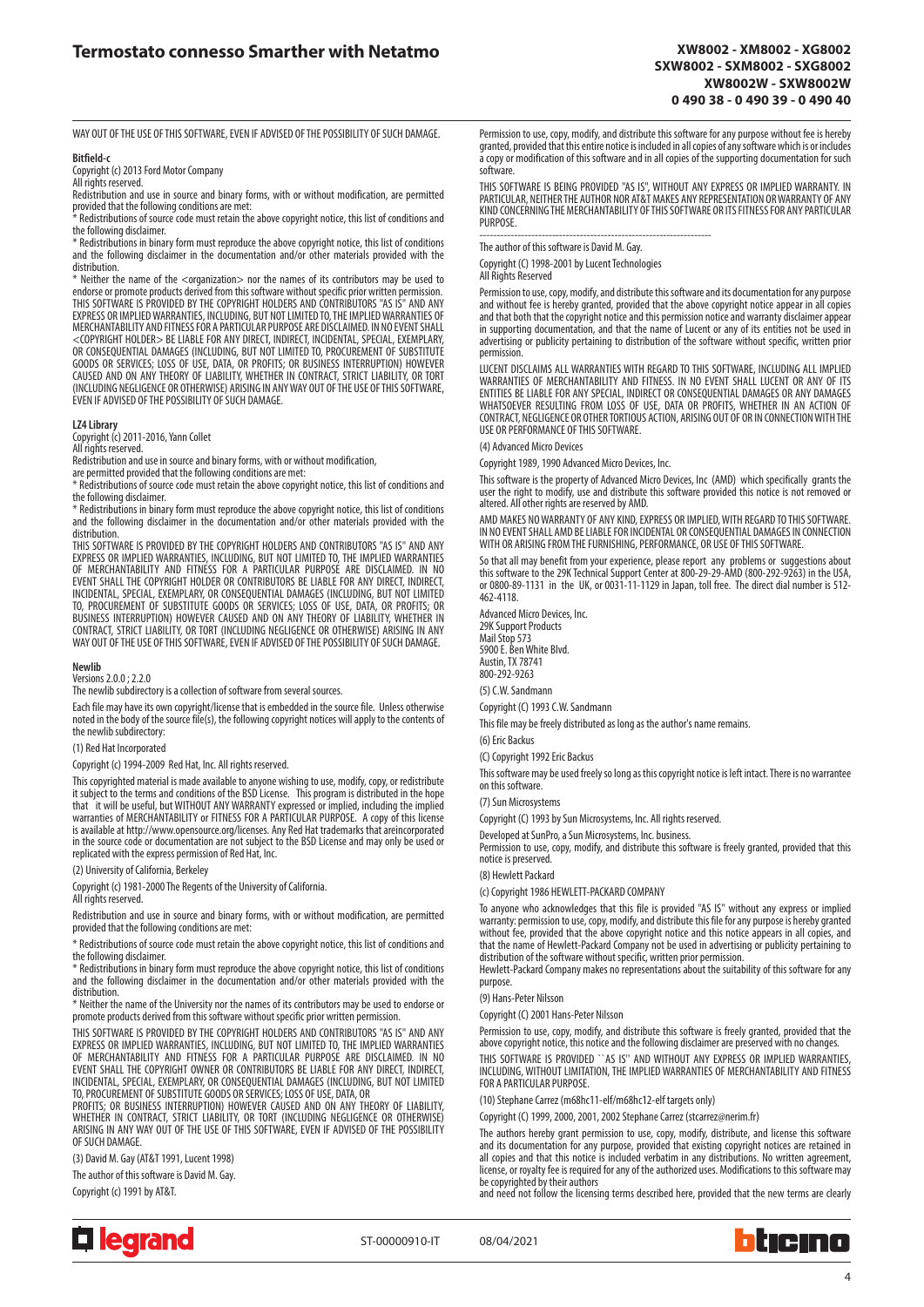indicated on the first page of each file where they apply.

(11) Christopher G. Demetriou

Copyright (c) 2001 Christopher G. Demetriou All rights reserved.

Redistribution and use in source and binary forms, with or without modification, are permitted provided that the following conditions are met: 1. Redistributions of source code must retain the above copyright notice, this list of conditions and

the following disclaimer.

2. Redistributions in binary form must reproduce the above copyright notice, this list of conditions and the following disclaimer in the documentation and/or other materials provided with the distribution.

3. The name of the author may not be used to endorse or promote products derived from this software without specific prior written permission.

THIS SOFTWARE IS PROVIDED BY THE AUTHOR ``AS IS'' AND ANY EXPRESS OR IMPLIED WARRANTIES, INCLUDING, BUT NOT LIMITED TO, THE IMPLIED WARRANTIES OF MERCHANTABILITY AND FITNESS<br>FOR A PARTICULAR PURPOSE ARE DISCLAIMED. IN NO EVENT SHALL THE AUTHOR BE LIABLE FOR ANY<br>DIRECT, INDIRECT, INCIDENTAL, SPECIAL, EXEMPLARY, BUT NOT LIMITED TO, PROCUREMENT OF SUBSTITUTE GOODS OR SERVICES; LOSS OF USE, DATA, OR PROFITS; OR BUSINESS INTERRUPTION) HOWEVER CAUSED AND ON ANY THEORY OF LIABILITY, WHETHER IN CONTRACT, STRICT LIABILITY, OR TORT (INCLUDING NEGLIGENCE OR OTHERWISE) ARISING IN ANY WAY OUT OF THE USE OF THIS SOFTWARE, EVEN IF ADVISED OF THE POSSIBILITY OF SUCH DAMAGE.

#### (12) SuperH, Inc.

Copyright 2002 SuperH, Inc. All rights reserved

This software is the property of SuperH, Inc (SuperH) which specifically grants the user the right to modify, use and distribute this software provided this notice is not removed or altered. All other rights are reserved by SuperH.

SUPERH MAKES NO WARRANTY OF ANY KIND, EXPRESS OR IMPLIED, WITH REGARD TO THIS<br>SOFTWARE. IN NO EVENT SHALL SUPERH BE LIABLE FOR INDIRECT, SPECIAL, INCIDENTAL<br>OR CONSEQUENTIAL DAMAGES IN CONNECTION WITH OR ARISING FROM THE PERFORMANCE, OR USE OF THIS SOFTWARE.

So that all may benefit from your experience, please report any problems or suggestions about this software to the SuperH Support Center via e-mail at softwaresupport@superh.com .

SuperH, Inc. 405 River Oaks Parkway San Jose CA 95134 USA

(13) Royal Institute of Technology

Copyright (c) 1999 Kungliga Tekniska Högskolan (Royal Institute of Technology, Stockholm, Sweden). All rights reserved.

Redistribution and use in source and binary forms, with or without modification, are permitted provided that the following conditions are met:

1. Redistributions of source code must retain the above copyright notice, this list of conditions and the following disclaimer.

2. Redistributions in binary form must reproduce the above copyright notice, this list of conditions and the following disclaimer in the documentation and/or other materials provided with the distribution.

3. Neither the name of KTH nor the names of its contributors may be used to endorse or promote products derived from this software without specific prior written permission.

THIS SOFTWARE IS PROVIDED BY KTH AND ITS CONTRIBUTORS ``AS IS'' AND ANY EXPRESS<br>OR IMPLIED WARRANTIES, INCLUDING, BUT NOT LIMITED TO, THE IMPLIED WARRANTIES OF<br>MERCHANTABILITYANDFITNESSFORAPARTICULARPURPOSEAREDISCLAIMED.IN KTH OR ITS CONTRIBUTORS BE LIABLE FOR ANY DIRECT, INDIRECT, INCIDENTAL, SPECIAL, EXEMPLARY, OR CONSEQUENTIAL DAMAGES (INCLUDING, BUT NOT LIMITED TO, PROCUREMENT OF SUBSTITUTE GOODS OR SERVICES; LOSS OF USE, DATA, OR PROFITS; OR BUSINESS INTERRUPTION) HOWEVER CAUSED AND ON ANY THEORY OF LIABILITY, WHETHER IN CONTRACT, STRICT LIABILITY, OR TORT (INCLUDING NEGLIGENCE OR OTHERWISE) ARISING IN ANY WAY OUT OF THE USE OF THIS SOFTWARE, EVEN IF ADVISED OF THE POSSIBILITY OF SUCH DAMAGE.

(14) Alexey Zelkin

Copyright (c) 2000, 2001 Alexey Zelkin <phantom@FreeBSD.org>

All rights reserved

Redistribution and use in source and binary forms, with or without modification, are permitted provided that the following conditions are met:

1. Redistributions of source code must retain the above copyright notice, this list of conditions and the following disclaimer.

2. Redistributions in binary form must reproduce the above copyright notice, this list of conditions and the following disclaimer in the documentation and/or other materials provided with the distribution.

THIS SOFTWARE IS PROVIDED BY THE AUTHOR AND CONTRIBUTORS ``AS IS'' AND ANY EXPRESS OR IMPLIED WARRANTIES, INCLUDING, BUT NOT LIMITED TO, THE IMPLIED WARRANTIES OF MERCHANTABILITY AND FITNESS FOR A PARTICULAR PURPOSE ARE DISCLAIMED. IN NO EVENT SHALL THE AUTHOR OR CONTRIBUTORS BE LIABLE FOR ANY DIRECT, INDIRECT, INCIDENTAL, SPECIAL,<br>EXEMPLARY, OR CONSEQUENTIAL DAMAGES (INCLUDING, BUT NOT LIMITED TO, PROCUREMENT OF<br>SUBSTITUTE GOODS OR SERVICES; LOSS OF USE, DATA, OR TORT (INCLUDING NEGLIGENCE OR OTHERWISE) ARISING IN ANY WAY OUT OF THE USE OF THIS SOFTWARE, EVEN IF ADVISED OF THE POSSIBILITY OF SUCH DAMAGE.

(15) Andrey A. Chernov

Copyright (C) 1997 by Andrey A. Chernov, Moscow, Russia. All rights reserved.



Redistribution and use in source and binary forms, with or without modification, are permitted provided that the following conditions are met:

1. Redistributions of source code must retain the above copyright notice, this list of conditions and the following disclaimer.

2. Redistributions in binary form must reproduce the above copyright notice, this list of conditions and the following disclaimer in the documentation and/or other materials provided with the distribution.

THIS SOFTWARE IS PROVIDED BY THE AUTHOR ``AS IS'' AND ANY EXPRESS OR IMPLIED WARRANTIES, INCLUDING, BUT NOT LIMITED TO, THE IMPLIED WARRANTIES OF MERCHANTABILITY AND FITNESS FOR A PARTICULAR PURPOSE ARE DISCLAIMED. IN NO EVENT SHALL THE REGENTS OR CONTRIBUTORS<br>BE LIABLE FOR ANY DIRECT, INDIRECT, INCIDENTAL, SPECIAL, EXEMPLARY, OR CONSEQUENTIAL<br>DAMAGES (INCLUDING, BUT NOT LIMITED TO, LOSS OF USE, DATA, OR PROFITS; OR BUSINESS INTERRUPTION) HOWEVER CAUSED AND ON ANY THEORY OF LIABILITY, WHETHER IN CONTRACT, STRICT LIABILITY, OR TORT (INCLUDING NEGLIGENCE OR OTHERWISE) ARISING IN ANY WAY OUT OF THE USE OF THIS SOFTWARE, EVEN IF ADVISED OF THE POSSIBILITY OF SUCH DAMAGE.

(16) FreeBSD

Copyright (c) 1997-2002 FreeBSD Project.

All rights reserved.

Redistribution and use in source and binary forms, with or without modification, are permitted provided that the following conditions are met: 1. Redistributions of source code must retain the above copyright notice, this list of conditions and

the following disclaimer.

2. Redistributions in binary form must reproduce the above copyright notice, this list of conditions and the following disclaimer in the documentation and/or other materials provided with the distribution.

THIS SOFTWARE IS PROVIDED BY THE AUTHOR AND CONTRIBUTORS ``AS IS'' AND ANY EXPRESS OR IMPLIED WARRANTIES, INCLUDING, BUT NOT LIMITED TO, THE IMPLIED WARRANTIES OF<br>MERCHANTABILITY AND FITNESS FOR A PARTICULAR PURPOSE ARE DISCLAIMED. IN NO EVENT<br>SHALLTHE AUTHOR OR CONTRIBUTORS BE LIABLE FOR ANY DIRECT, IND EXEMPLARY, OR CONSEQUENTIAL DAMAGES (INCLUDING, BUT NOT LIMITED TO, PROCUREMENT OF SUBSTITUTE GOODS OR SERVICES; LOSS OF USE, DATA, OR PROFITS; OR BUSINESS INTERRUPTION)<br>HOWEVER CAUSED AND ON ANY THEORY OF LIABILITY, WHETHER IN CONTRACT, STRICT LIABILITY,<br>OR TORT (INCLUDING NEGLIGENCE OR OTHERWISE) ARISI

(17) S. L. Moshier

Author: S. L. Moshier.

Copyright (c) 1984,2000 S.L. Moshier

Permission to use, copy, modify, and distribute this software for any purpose without fee is hereby granted, provided that this entire notice is included in all copies of any software which is or includes a copy or modification of this software and in all copies of the supporting documentation for such software.

THIS SOFTWARE IS BEING PROVIDED "AS IS", WITHOUT ANY EXPRESS OR IMPLIED WARRANTY. IN PARTICULAR, THE AUTHOR MAKES NO REPRESENTATION OR WARRANTY OF ANY KIND CONCERNING THE MERCHANTABILITY OF THIS SOFTWARE OR ITS FITNESS FOR ANY PARTICULAR PURPOSE.

(18) Citrus Project

Copyright (c)1999 Citrus Project,

All rights reserved.

Redistribution and use in source and binary forms, with or without modification, are permitted provided that the following conditions are met:

1. Redistributions of source code must retain the above copyright notice, this list of conditions and the following disclaimer.

2. Redistributions in binary form must reproduce the above copyright notice, this list of conditions and the following disclaimer in the documentation and/or other materials provided with the distribution.

THIS SOFTWARE IS PROVIDED BY THE AUTHOR AND CONTRIBUTORS ``AS IS'' AND ANY EXPRESS<br>OR IMPLIED WARRANTIES, INCLUDING, BUT NOT LIMITED TO, THE IMPLIED WARRANTIES OF<br>MERCHANTABILITY AND FITNESS FOR A PARTICULAR PURPOSE ARE DI SHALL THE AUTHOR OR CONTRIBUTORS BE LIABLE FOR ANY DIRECT, INDIRECT, INCIDENTAL, SPECIAL, EXEMPLARY, OR CONSEQUENTIAL DAMAGES (INCLUDING, BUT NOT LIMITED TO, PROCUREMENT OF SUBSTITUTE GOODS OR SERVICES; LOSS OF USE, DATA, OR PROFITS; OR BUSINESS INTERRUPTION) HOWEVER CAUSED AND ON ANY THEORY OF LIABILITY, WHETHER IN CONTRACT, STRICT LIABILITY, OR TORT (INCLUDING NEGLIGENCE OR OTHERWISE) ARISING IN ANY WAY OUT OF THE USE OF THIS SOFTWARE, EVEN IF ADVISED OF THE POSSIBILITY OF SUCH DAMAGE.

(19) Todd C. Miller

Copyright (c) 1998 Todd C. Miller <Todd.Miller@courtesan.com>

All rights reserved.

Redistribution and use in source and binary forms, with or without modification, are permitted provided that the following conditions are met:

1. Redistributions of source code must retain the above copyright notice, this list of conditions and the following disclaimer.

2. Redistributions in binary form must reproduce the above copyright notice, this list of conditions and the following disclaimer in the documentation and/or other materials provided with the distribution.

3. The name of the author may not be used to endorse or promote products derived from this software without specific prior written permission.

THIS SOFTWARE IS PROVIDED ``AS IS'' AND ANY EXPRESS OR IMPLIED WARRANTIES, INCLUDING, BUT NOT LIMITED TO, THE IMPLIED WARRANTIES OF MERCHANTABILITY AND FITNESS FOR A PARTICULAR PURPOSE ARE DISCLAIMED. IN NO EVENT SHALL THE AUTHOR BE LIABLE FOR ANY DIRECT, INDIRECT, INCIDENTAL, SPECIAL, EXEMPLARY, OR CONSEQUENTIAL DAMAGES (INCLUDING, BUT NOT LIMITED<br>TO, PROCUREMENT OF SUBSTITUTE GOODS OR SERVICES; LOSS OF USE, DATA, OR PROFITS; OR BUSINESS INTERRUPTION) HOWEVER CAUSED AND ON ANY THEORY OF LIABILITY, WHETHER IN

ST-00000910-IT 08/04/2021

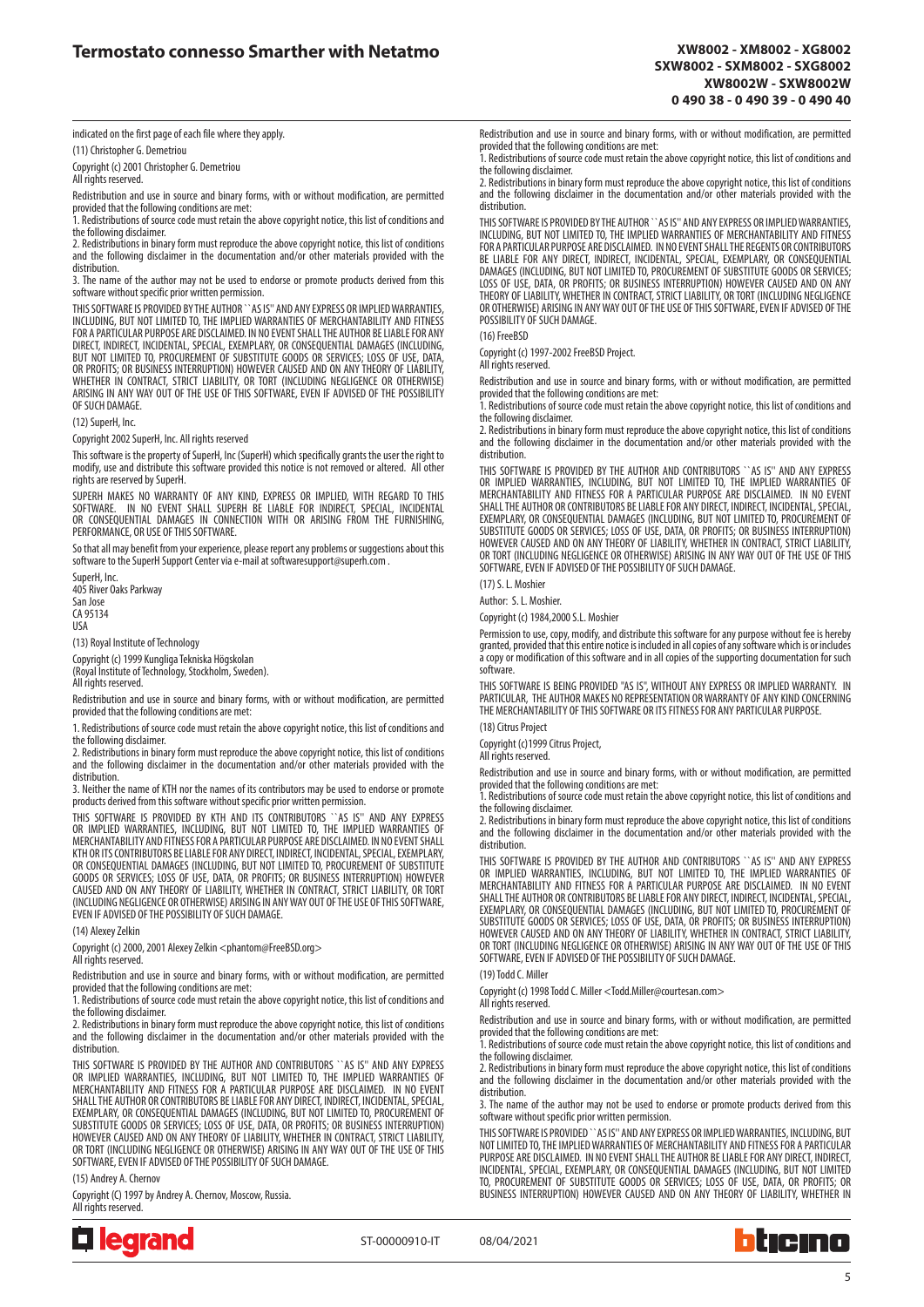CONTRACT, STRICT LIABILITY, OR TORT (INCLUDING NEGLIGENCE OR OTHERWISE) ARISING IN ANY WAY OUT OF THE USE OF THIS SOFTWARE, EVEN IF ADVISED OF THE POSSIBILITY OF SUCH DAMAGE. (20) DJ Delorie (i386)

Copyright (C) 1991 DJ Delorie All rights reserved.

Redistribution and use in source and binary forms is permitted provided that the above copyright notice and following paragraph are duplicated in all such forms.

This file is distributed WITHOUT ANY WARRANTY; without even the implied warranty of MERCHANTABILITY or FITNESS FOR A PARTICULAR PURPOSE.

(21) Free Software Foundation LGPL License (\*-linux\* targets only)

Copyright (C) 1990-1999, 2000, 2001 Free Software Foundation, Inc.

This file is part of the GNU C Library. Contributed by Mark Kettenis <kettenis@phys.uva.nl>, 1997.

The GNU C Library is free software; you can redistribute it and/or modify it under the terms of the GNU Lesser General Public License as published by the Free Software Foundation; either version 2.1 of the License, or (at your option) any later version.

The GNU C Library is distributed in the hope that it will be useful, but WITHOUT ANY WARRANTY; without even the implied warranty of MERCHANTABILITY or FITNESS FOR A PARTICULAR PURPOSE. See the GNU Lesser General Public License for more details.

You should have received a copy of the GNU Lesser General Public License along with the GNU C Library; if not, write to the Free Software Foundation, Inc., 51 Franklin Street, Fifth Floor, Boston, MA 02110-1301 USA.

(22) Xavier Leroy LGPL License (i[3456]86-\*-linux\* targets only)

Copyright (C) 1996 Xavier Leroy (Xavier.Leroy@inria.fr)

This program is free software; you can redistribute it and/or modify it under the terms of the GNU Library General Public License as published by the Free Software Foundation; either version 2 of the License, or (at your option) any later version.

This program is distributed in the hope that it will be useful, but WITHOUT ANY WARRANTY; without even the implied warranty of MERCHANTABILITY or FITNESS FOR A PARTICULAR PURPOSE. See the GNU Library General Public License for more details.

(23) Intel (i960)

## Copyright (c) 1993 Intel Corporation

Intel hereby grants you permission to copy, modify, and distribute this software and its documentation. Intel grants this permission provided that the above copyright notice appears in all copies and that both the copyright notice and this permission notice appear in supporting<br>documentation. In addition, Intel grants this permission provided that you prominently mark as<br>"not part of the original" an name of Intel Corporation not be used in advertising or publicity pertaining to distribution of the software or the documentation without specific, written prior permission.

Intel Corporation provides this AS IS, WITHOUT ANY WARRANTY, EXPRESS OR IMPLIED, INCLUDING, WITHOUT LIMITATION, ANY WARRANTY OF MERCHANTABILITY OR FITNESS FOR A PARTICULAR PURPOSE. Intel makes no guarantee or representations regarding the use of, or the results of the use of, the software and documentation in terms of correctness, accuracy, reliability, currentness, or otherwise; and you rely on the software, documentation and results solely at your own risk.

IN NO EVENT SHALL INTEL BE LIABLE FOR ANY LOSS OF USE, LOSS OF BUSINESS, LOSS OF PROFITS, INDIRECT, INCIDENTAL, SPECIAL OR CONSEQUENTIAL DAMAGES OF ANY KIND. IN NO EVENT SHALL INTEL'S TOTAL LIABILITY EXCEED THE SUM PAID TO INTEL FOR THE PRODUCT LICENSED HEREUNDER. (24) Hewlett-Packard (hppa targets only)

(c) Copyright 1986 HEWLETT-PACKARD COMPANY

To anyone who acknowledges that this file is provided "AS IS" without any express or implied warranty: permission to use, copy, modify, and distribute this file for any purpose is hereby granted without fee, provided that the above copyright notice and this notice appears in all copies, and that the name of Hewlett-Packard Company not be used in advertising or publicity pertaining to

distribution of the software without specific, written prior permission. Hewlett-Packard Company makes no representations about the suitability of this software for any purpose

(25) Henry Spencer (only \*-linux targets)

Copyright 1992, 1993, 1994 Henry Spencer. All rights reserved. This software is not subject to any license of the American Telephone and Telegraph Company or of the Regents of the University of California.

Permission is granted to anyone to use this software for any purpose on any computer system, and to alter it and redistribute it, subject to the following restrictions:

1. The author is not responsible for the consequences of use of this software, no matter how awful, even if they arise from flaws in it.

2. The origin of this software must not be misrepresented, either by explicit claim or by omission.

Since few users ever read sources, credits must appear in the documentation. 3. Altered versions must be plainly marked as such, and must not be misrepresented as being the original software. Since few users ever read sources, credits must appear in the documentation. 4. This notice may not be removed or altered.

(26) Mike Barcroft

Copyright (c) 2001 Mike Barcroft <mike@FreeBSD.org>

All rights reserved.

Redistribution and use in source and binary forms, with or without modification, are permitted provided that the following conditions are met:

1. Redistributions of source code must retain the above copyright notice, this list of conditions and the following disclaimer.

2. Redistributions in binary form must reproduce the above copyright notice, this list of conditions and the following disclaimer in the documentation and/or other materials provided with the distribution.



ST-00000910-IT 08/04/2021

THIS SOFTWARE IS PROVIDED BY THE AUTHOR AND CONTRIBUTORS ``AS IS'' AND ANY EXPRESS<br>OR IMPLIED WARRANTIES, INCLUDING, BUT NOT LIMITED TO, THE IMPLIED WARRANTIES OF<br>MERCHANTABILITY AND FITNESS FOR A PARTICULAR PURPOSE ARE DI SHALL THE AUTHOR OR CONTRIBUTORS BE LIABLE FOR ANY DIRECT, INDIRECT, INCIDENTAL, SPECIAL, EXEMPLARY, OR CONSEQUENTIAL DAMAGES (INCLUDING, BUT NOT LIMITED TO, PROCUREMENT OF SUBSTITUTE GOODS OR SERVICES; LOSS OF USE, DATA, OR PROFITS; OR BUSINESS INTERRUPTION) HOWEVER CAUSED AND ON ANY THEORY OF LIABILITY, WHETHER IN CONTRACT, STRICT LIABILITY, OR TORT (INCLUDING NEGLIGENCE OR OTHERWISE) ARISING IN ANY WAY OUT OF THE USE OF THIS SOFTWARE, EVEN IF ADVISED OF THE POSSIBILITY OF SUCH DAMAGE.

(27) Konstantin Chuguev (--enable-newlib-iconv)

Copyright (c) 1999, 2000

Konstantin Chuguev. All rights reserved.

Redistribution and use in source and binary forms, with or without modification, are permitted provided that the following conditions are met:

1. Redistributions of source code must retain the above copyright notice, this list of conditions and the following disclaimer.

2. Redistributions in binary form must reproduce the above copyright notice, this list of conditions and the following disclaimer in the documentation and/or other materials provided with the distribution.

THIS SOFTWARE IS PROVIDED BY THE AUTHOR AND CONTRIBUTORS ``AS IS'' AND ANY EXPRESS<br>OR IMPLIED WARRANTIES, INCLUDING, BUT NOT LIMITED TO, THE IMPLIED WARRANTIES OF<br>MERCHANTABILITY AND FITNESS FOR A PARTICULAR PURPOSE ARE DI SHALL THE AUTHOR OR CONTRIBUTORS BE LIABLE FOR ANY DIRECT, INDIRECT, INCIDENTAL, SPECIAL, EXEMPLARY, OR CONSEQUENTIAL DAMAGES (INCLUDING, BUT NOT LIMITED TO, PROCUREMENT OF SUBSTITUTE GOODS OR SERVICES; LOSS OF USE, DATA, OR PROFITS; OR BUSINESS INTERRUPTION) HOWEVER CAUSED AND ON ANY THEORY OF LIABILITY, WHETHER IN CONTRACT, STRICT LIABILITY, OR TORT (INCLUDING NEGLIGENCE OR OTHERWISE) ARISING IN ANY WAY OUT OF THE USE OF THIS SOFTWARE, EVEN IF ADVISED OF THE POSSIBILITY OF SUCH DAMAGE.

iconv (Charset Conversion Library) v2.0

(28) Artem Bityuckiy (--enable-newlib-iconv)

Copyright (c) 2003, Artem B. Bityuckiy, SoftMine Corporation. Rights transferred to Franklin Electronic Publishers.

Redistribution and use in source and binary forms, with or without modification, are permitted

provided that the following conditions are met: 1. Redistributions of source code must retain the above copyright notice, this list of conditions and

the following disclaimer. 2. Redistributions in binary form must reproduce the above copyright notice, this list of conditions and the following disclaimer in the documentation and/or other materials provided with the distribution.

THIS SOFTWARE IS PROVIDED BY THE AUTHOR AND CONTRIBUTORS ``AS IS'' AND ANY EXPRESS OR IMPLIED WARRANTIES, INCLUDING, BUT NOT LIMITED TO, THE IMPLIED WARRANTIES OF MERCHANTABILITY AND FITNESS FOR A PARTICULAR PURPOSE ARE DISCLAIMED. IN NO EVENT SHALL THE AUTHOR OR CONTRIBUTORS BE LIABLE FOR ANY DIRECT, INDIRECT, INCIDENTAL, SPECIAL, EXEMPLARY, OR CONSEQUENTIAL DAMAGES (INCLUDING, BUT NOT LIMITED TO, PROCUREMENT OF SUBSTITUTE GOODS OR SERVICES; LOSS OF USE, DATA, OR PROFITS; OR BUSINESS INTERRUPTION) HOWEVER CAUSED AND ON ANY THEORY OF LIABILITY, WHETHER IN CONTRACT, STRICT LIABILITY, OR TORT (INCLUDING NEGLIGENCE OR OTHERWISE) ARISING IN ANY WAY OUT OF THE USE OF THIS SOFTWARE, EVEN IF ADVISED OF THE POSSIBILITY OF SUCH DAMAGE.

(29) IBM, Sony, Toshiba (only spu-\* targets)

(C) Copyright 2001,2006,

International Business Machines Corporation,

Sony Computer Entertainment, Incorporated, Toshiba Corporation,

All rights reserved

Redistribution and use in source and binary forms, with or without modification, are permitted provided that the following conditions are met:

\* Redistributions of source code must retain the above copyright notice, this list of conditions and the following disclaimer.

\* Redistributions in binary form must reproduce the above copyright notice, this list of conditions and the following disclaimer in the documentation and/or other materials provided with the distribution. \* Neither the names of the copyright holders nor the names of their contributors may be used to endorse or promote products derived from this software without specific prior written permission. THIS SOFTWARE IS PROVIDED BY THE COPYRIGHT HOLDERS AND CONTRIBUTORS "AS IS" AND ANY EXPRESS OR IMPLIED WARRANTIES, INCLUDING, BUT NOT LIMITED TO, THE IMPLIED WARRANTIES OF MERCHANTABILITY AND FITNESS FOR A PARTICULAR PURPOSE ARE DISCLAIMED. IN NO EVENT SHALL THE COPYRIGHT OWNER OR CONTRIBUTORS BE LIABLE FOR ANY DIRECT, INDIRECT, INCIDENTAL, SPECIAL, EXEMPLARY, OR CONSEQUENTIAL DAMAGES (INCLUDING, BUT NOT LIMITED TO, PROCUREMENT OF SUBSTITUTE GOODS OR SERVICES; LOSS OF USE, DATA, OR PROFITS; OR BUSINESS INTERRUPTION) HOWEVER CAUSED AND ON ANY THEORY OF LIABILITY, WHETHER IN CONTRACT, STRICT LIABILITY, OR TORT (INCLUDING NEGLIGENCE OR OTHERWISE) ARISING IN ANY WAY OUT OF THE USE OF THIS SOFTWARE, EVEN IF ADVISED OF THE POSSIBILITY OF SUCH DAMAGE.

(30) - Alex Tatmanjants (targets using libc/posix)

Copyright (c) 1995 Alex Tatmanjants <alex@elvisti.kiev.ua>

at Electronni Visti IA, Kiev, Ukraine.

All rights reserved.

Redistribution and use in source and binary forms, with or without modification, are permitted provided that the following conditions are met:

1. Redistributions of source code must retain the above copyright notice, this list of conditions and the following disclaimer.

2. Redistributions in binary form must reproduce the above copyright notice, this list of conditions and the following disclaimer in the documentation and/or other materials provided with the distribution.



6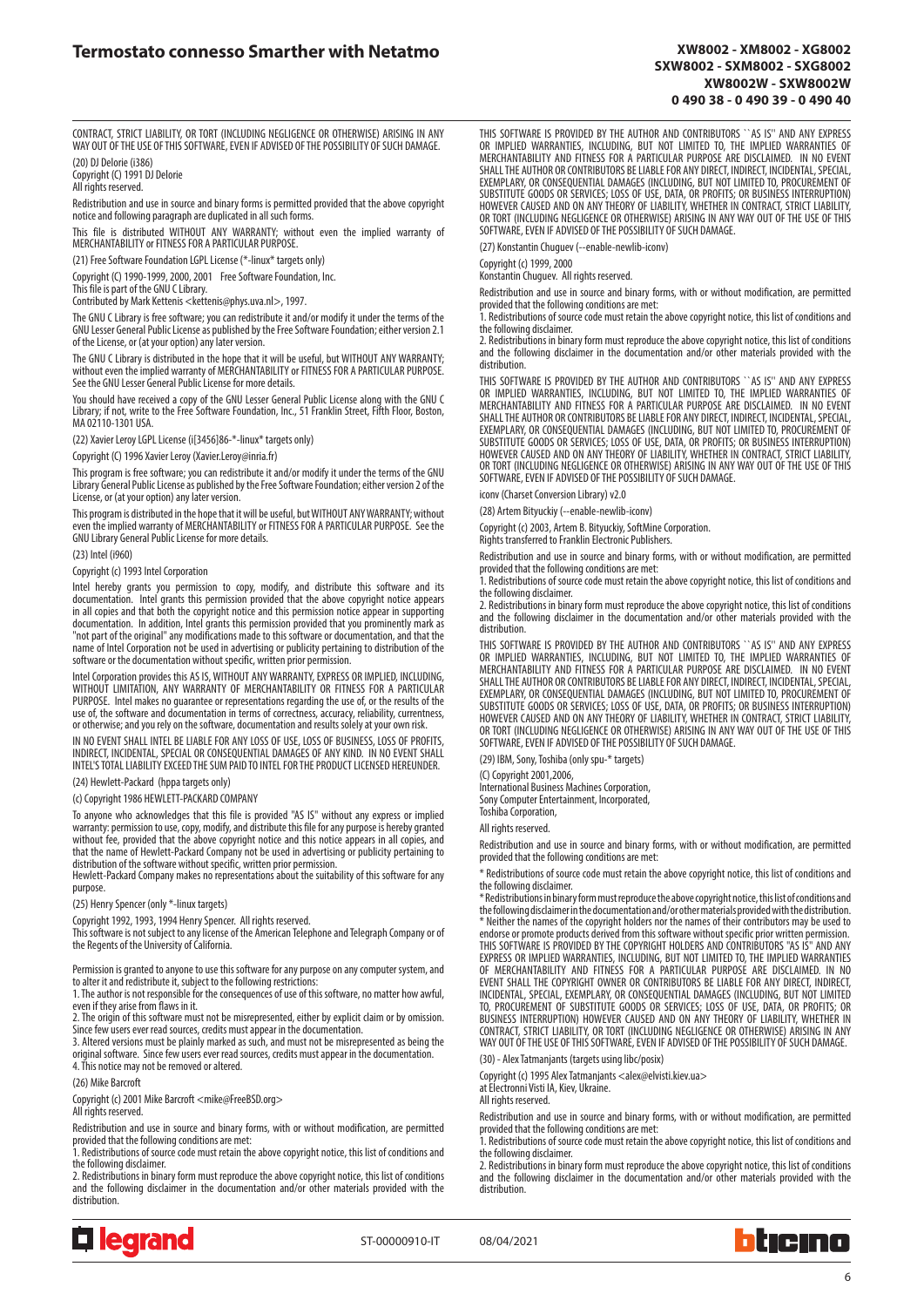THIS SOFTWARE IS PROVIDED BY THE AUTHOR ``AS IS'' AND ANY EXPRESS OR IMPLIED WARRANTIES,<br>INCLUDING, BUT NOT LIMITED TO, THE IMPLIED WARRANTIES OF MERCHANTABILITY AND FITNESS<br>FOR A PARTICULAR PURPOSE ARE DISCLAIMED. IN NO E DIRECT, INDIRECT, INCIDENTAL, SPECIAL, EXEMPLARY, OR CONSEQUENTIAL DAMAGES (INCLUDING, BUT NOT LIMITED TO, PROCUREMENT OF SUBSTITUTE GOODS OR SERVICES; LOSS OF USE, DATA, OR PROFITS; OR BUSINESS INTERRUPTION) HOWEVER CAUSED AND ON ANY THEORY OF LIABILITY, WHETHER IN CONTRACT, STRICT LIABILITY, OR TORT (INCLUDING NEGLIGENCE OR OTHERWISE) ARISING IN ANY WAY OUT OF THE USE OF THIS SOFTWARE, EVEN IF ADVISED OF THE POSSIBILITY OF SUCH DAMAGE.

(31) - M. Warner Losh (targets using libc/posix)

Copyright (c) 1998, M. Warner Losh <imp@freebsd.org>

All rights reserved.

Redistribution and use in source and binary forms, with or without modification, are permitted provided that the following conditions are met

1. Redistributions of source code must retain the above copyright notice, this list of conditions and the following disclaimer.

2. Redistributions in binary form must reproduce the above copyright notice, this list of conditions and the following disclaimer in the documentation and/or other materials provided with the distribution.

THIS SOFTWARE IS PROVIDED BY THE AUTHOR AND CONTRIBUTORS ``AS IS'' AND ANY EXPRESS<br>OR IMPLIED WARRANTIES, INCLUDING, BUT NOT LIMITED TO, THE IMPLIED WARRANTIES OF<br>MERCHANTABILITY AND FITNESS FOR A PARTICULAR PURPOSE ARE DI SHALL THE AUTHOR OR CONTRIBUTORS BE LIABLE FOR ANY DIRECT, INDIRECT, INCIDENTAL, SPECIAL, EXEMPLARY, OR CONSEQUENTIAL DAMAGES (INCLUDING, BUT NOT LIMITED TO, PROCUREMENT OF<br>SUBSTITUTE GOODS OR SERVICES; LOSS OF USE, DATA, OR PROFITS; OR BUSINESS INTERRUPTION)<br>HOWEVER CAUSED AND ON ANY THEORY OF LIABILITY, WHE OR TORT (INCLUDING NEGLIGENCE OR OTHERWISE) ARISING IN ANY WAY OUT OF THE USE OF THIS SOFTWARE, EVEN IF ADVISED OF THE POSSIBILITY OF SUCH DAMAGE.

(32) - Andrey A. Chernov (targets using libc/posix)

Copyright (C) 1996 by Andrey A. Chernov, Moscow, Russia.

All rights reserved.

Redistribution and use in source and binary forms, with or without modification, are permitted provided that the following conditions are met:

1. Redistributions of source code must retain the above copyright notice, this list of conditions and the following disclaimer.

2. Redistributions in binary form must reproduce the above copyright notice, this list of conditions and the following disclaimer in the documentation and/or other materials provided with the distribution.

THIS SOFTWARE IS PROVIDED BY THE AUTHOR ``AS IS'' AND ANY EXPRESS OR IMPLIED WARRANTIES, INCLUDING, BUT NOT LIMITED TO, THE IMPLIED WARRANTIES OF MERCHANTABILITY AND FITNESS FOR A PARTICULAR PURPOSE ARE DISCLAIMED. IN NO EVENT SHALL THE REGENTS OR CONTRIBUTORS BE LIABLE FOR ANY DIRECT, INDIRECT, INCIDENTAL, SPECIAL, EXEMPLARY, OR CONSEQUENTIAL<br>DAMAGES (INCLUDING, BUT NOT LIMITED TO, PROCUREMENT OF SUBSTITUTE GOODS OR SERVICES; LOSS OF USE, DATA, OR PROFITS; OR BUSINESS INTERRUPTION) HOWEVER CAUSED AND ON ANY THEORY OF LIABILITY, WHETHER IN CONTRACT, STRICT LIABILITY, OR TORT (INCLUDING NEGLIGENCE OR OTHERWISE) ARISING IN ANY WAY OUT OF THE USE OF THIS SOFTWARE, EVEN IF ADVISED OF THE POSSIBILITY OF SUCH DAMAGE.

(33) - Daniel Eischen (targets using libc/posix)

Copyright (c) 2001 Daniel Eischen <deischen@FreeBSD.org>.

All rights reserved.

Redistribution and use in source and binary forms, with or without modification, are permitted

provided that the following conditions are met: 1. Redistributions of source code must retain the above copyright notice, this list of conditions and the following disclaimer.

2. Redistributions in binary form must reproduce the above copyright notice, this list of conditions and the following disclaimer in the documentation and/or other materials provided with the distribution.

THIS SOFTWARE IS PROVIDED BY THE AUTHOR AND CONTRIBUTORS ``AS IS'' AND ANY EXPRESS OR IMPLIED WARRANTIES, INCLUDING, BUT NOT LIMITED TO, THE IMPLIED WARRANTIES OF MERCHANTABILITY AND FITNESS FOR A PARTICULAR PURPOSE ARE DISCLAIMED. IN NO EVENT SHALL THE REGENTS OR CONTRIBUTORS BE LIABLE FOR ANY DIRECT, INDIRECT, INCIDENTAL, SPECIAL,<br>EXEMPLARY, OR CONSEQUENTIAL DAMAGES (INCLUDING, BUT NOT LIMITED TO, PROCUREMENT OF<br>SUBSTITUTE GOODS OR SERVICES; LOSS OF USE, DATA, HOWEVER CAUSED AND ON ANY THEORY OF LIABILITY, WHETHER IN CONTRACT, STRICT LIABILITY, OR TORT (INCLUDING NEGLIGENCE OR OTHERWISE) ARISING IN ANY WAY OUT OF THE USE OF THIS SOFTWARE, EVEN IF ADVISED OF THE POSSIBILITY OF SUCH DAMAGE.

(34) - Jon Beniston (only lm32-\* targets)

Contributed by Jon Beniston <ion@beniston.com>

Redistribution and use in source and binary forms, with or without modification, are permitted provided that the following conditions are met:

1. Redistributions of source code must retain the above copyright notice, this list of conditions and the following disclaimer.

2. Redistributions in binary form must reproduce the above copyright notice, this list of conditions and the following disclaimer in the documentation and/or other materials provided with the distribution.

THIS SOFTWARE IS PROVIDED BY THE AUTHOR AND CONTRIBUTORS ``AS IS'' AND ANY EXPRESS<br>OR IMPLIED WARRANTIES, INCLUDING, BUT NOT LIMITED TO, THE IMPLIED WARRANTIES OF<br>MERCHANTABILITY AND FITNESS FOR A PARTICULAR PURPOSE ARE DI SHALL THE AUTHOR OR CONTRIBUTORS BE LIABLE FOR ANY DIRECT, INDIRECT, INCIDENTAL, SPECIAL,<br>EXEMPLARY, OR CONSEQUENTIAL DAMAGES (INCLUDING, BUT NOT LIMITED TO, PROCUREMENT OF<br>SUBSTITUTE GOODS OR SERVICES; LOSS OF USE, DATA, OR TORT (INCLUDING NEGLIGENCE OR OTHERWISE) ARISING IN ANY WAY OUT OF THE USE OF THIS



ST-00000910-IT 08/04/2021

hticino

SOFTWARE, EVEN IF ADVISED OF THE POSSIBILITY OF SUCH DAMAGE.

(35) - ARM Ltd (arm and thumb variant targets only)

Copyright (c) 2009 ARM Ltd All rights reserved.

Redistribution and use in source and binary forms, with or without modification, are permitted provided that the following conditions are met: 1. Redistributions of source code must retain the above copyright notice, this list of conditions and

the following disclaimer.

2. Redistributions in binary form must reproduce the above copyright notice, this list of conditions and the following disclaimer in the documentation and/or other materials provided with the distribution.

3. The name of the company may not be used to endorse or promote products derived from this software without specific prior written permission.

THIS SOFTWARE IS PROVIDED BY ARM LTD ``AS IS" AND ANY EXPRESS OR IMPLIED WARRANTIES,<br>INCLUDING, BUT NOT LIMITED TO, THE IMPLIED WARRANTIES OF MERCHANTABILITY AND FITNESS<br>FOR A PARTICULAR PURPOSE ARE DISCLAIMED. IN NO EVENT BUT NOT LIMITED TO, PROCUREMENT OF SUBSTITUTE GOODS OR SERVICES; LOSS OF USE, DATA, OR PROFITS; OR BUSINESS INTERRUPTION) HOWEVER CAUSED AND ON ANY THEORY OF LIABILITY, WHETHER IN CONTRACT, STRICT LIABILITY, OR TORT (INCLUDING NEGLIGENCE OR OTHERWISE) ARISING IN ANY WAY OUT OF THE USE OF THIS SOFTWARE, EVEN IF ADVISED OF THE POSSIBILITY OF SUCH DAMAGE.

(36) - Xilinx, Inc. (microblaze-\* and powerpc-\* targets)

Copyright (c) 2004, 2009 Xilinx, Inc. All rights reserved.

Redistribution and use in source and binary forms, with or without modification, are permitted provided that the following conditions are met:

1. Redistributions source code must retain the above copyright notice, this list of conditions and the following disclaimer.

2. Redistributions in binary form must reproduce the above copyright notice, this list of conditions and the following disclaimer in the documentation and/or other materials provided with the distribution.

3. Neither the name of Xilinx nor the names of its contributors may be used to endorse or promote products derived from this software without specific prior written permission.

THIS SOFTWARE IS PROVIDED BY THE COPYRIGHT HOLDER AND CONTRIBUTORS "AS IS" AND ANY EXPRESS OR IMPLIED WARRANTIES, INCLUDING, BUT NOT LIMITED TO, THE IMPLIED WARRANTIES<br>OF MERCHANTABILITY AND FITNESS FOR A PARTICULAR PURPOSE ARE DISCLAIMED. IN NO<br>EVENT SHALL THE COPYRIGHT HOLDER OR CONTRIBUTORS INCIDENTAL, SPECIAL, EXEMPLARY, OR CONSEQUENTIAL DAMAGES (INCLUDING, BUT NOT LIMITED<br>TO, PROCUREMENT OF SUBSTITUTE GOODS OR SERVICES; LOSS OF USE, DATA, OR PROFITS; OR<br>BUSINESS INTERRUPTION) HOWEVER CAUSED AND ON ANY THEOR CONTRACT, STRICT LIABILITY, OR TORT (INCLUDING NEGLIGENCE OR OTHERWISE) ARISING IN ANY WAY OUT OF THE USE OF THIS SOFTWARE, EVEN IF ADVISED OF THE POSSIBILITY OF SUCH DAMAGE.

(37) Texas Instruments Incorporated (tic6x-\* targets)

Copyright (c) 1996-2010 Texas Instruments Incorporated

http://www.ti.com/

Redistribution and use in source and binary forms, with or without modification, are permitted provided that the following conditions are met:

Redistributions of source code must retain the above copyright notice, this list of conditions and the following disclaimer.

Redistributions in binary form must reproduce the above copyrightnotice, this list of conditions and the following disclaimer inthe documentation and/or other materials provided with the distribution.

Neither the name of Texas Instruments Incorporated nor the names of its contributors may be used to endorse or promote products derived from this software without specific prior written permission.

THIS SOFTWARE IS PROVIDED BY THE COPYRIGHT HOLDERS AND CONTRIBUTORS "AS IS" AND ANY EXPRESS OR IMPLIED WARRANTIES, INCLUDING, BUT NOT LIMITED TO, THE IMPLIED WARRANTIES OF MERCHANTABILITY AND FITNESS FOR A PARTICULAR PURPOSE ARE DISCLAIMED. IN NO EVENT SHALL THE COPYRIGHT OWNER OR CONTRIBUTORS BE LIABLE FOR ANY DIRECT, INDIRECT, INCIDENTAL, SPECIAL, EXEMPLARY, OR CONSEQUENTIAL DAMAGES (INCLUDING, BUT NOT<br>LIMITED TO, PROCUREMENT OF SUBSTITUTE GOODS OR SERVICES; LOSS OF USE, DATA, OR PROFITS;<br>OR BUSINESS INTERRUPTION) HOWEVER CAUSED AND ON ANY CONTRACT, STRICT LIABILITY, OR TORT (INCLUDING NEGLIGENCE OR OTHERWISE) ARISING IN ANY WAY OUT OF THE USE OF THIS SOFTWARE, EVEN IF ADVISED OF THE POSSIBILITY OF SUCH DAMAGE.

(38) National Semiconductor (cr16-\* and crx-\* targets)

Copyright (c) 2004 National Semiconductor Corporation

The authors hereby grant permission to use, copy, modify, distribute, and license this software<br>and its documentation for any purpose, provided that existing copyright notices are retained in<br>all copies and that this notic license, or royalty fee is required for any of the authorized uses. Modifications to this software may be copyrighted by their authors and need not follow the licensing terms described here, provided that the new terms are clearly indicated on the first page of each file where they apply.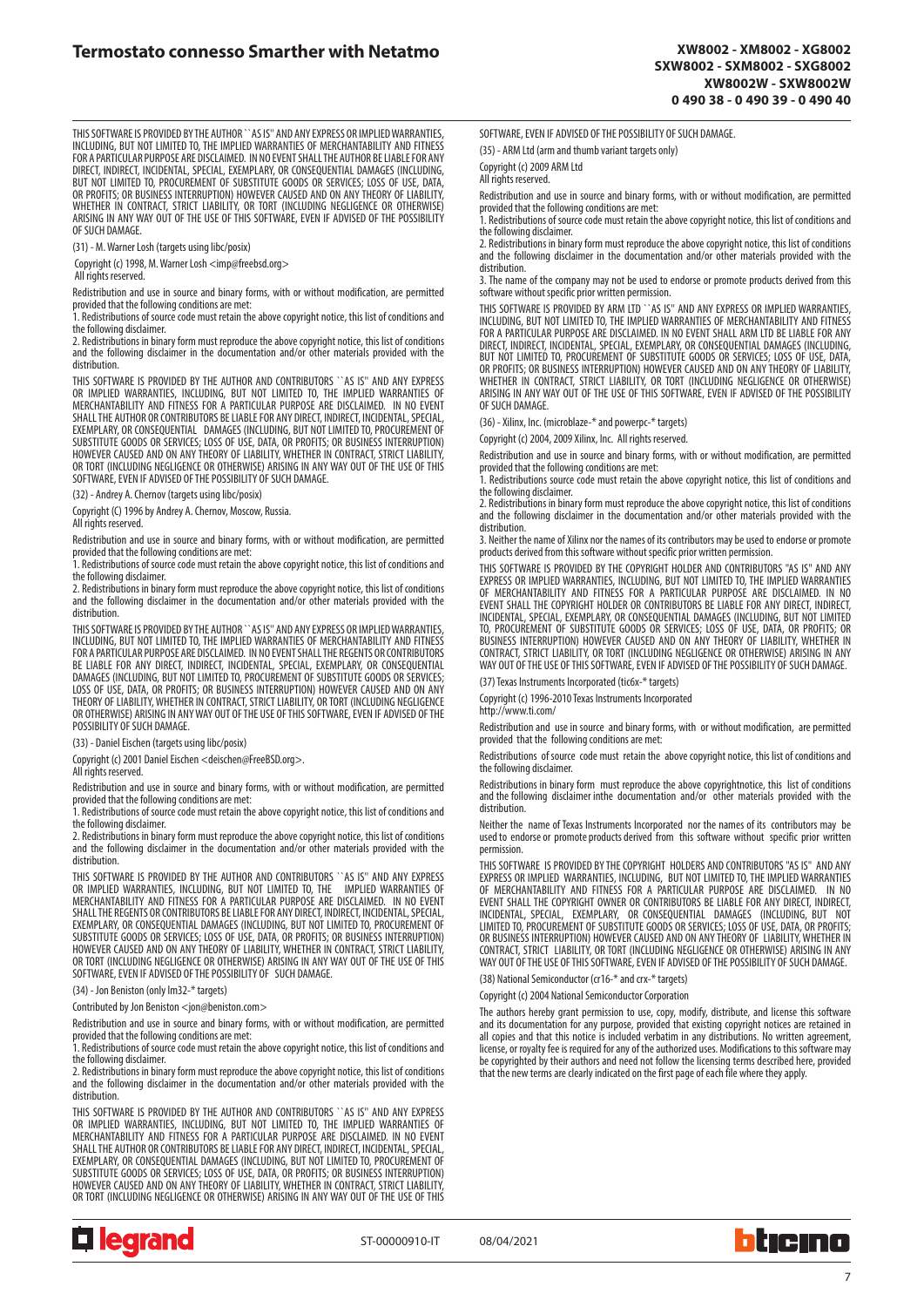# **Schemi di collegamento**

# **Versione ad incasso**

**Impianto per solo riscaldamento con contatto pulito (es. consenso caldaia)**



**Impianto per solo riscaldamento con carico da comandare alla tensione di rete (es. elettrovalvola 230Vac)**



**Riscaldamento e raffrescamento con sistema a pavimento**



**Riscaldamento e raffrescamento con sistemi differenti**



**Impianto di riscaldamento con radiatori fil pilote**



\* Il commutatore esterno deve essere correttamente attivato quando la funzione del sistema passa da riscaldamento a raffreddamento e viceversa.

\*\*Per un funzionamento corretto dello Smarther quando è utilizzato con radiatori fil pilote è indispensabile impostare sul radiatore la temperatura di COMFORT più alta possibile. Non è comunque possibile raggiungere una temperatura più alta di quella di COMFORT impostata sul radiatore stesso, indipendentemente dal setpoint impostato sullo Smarther.